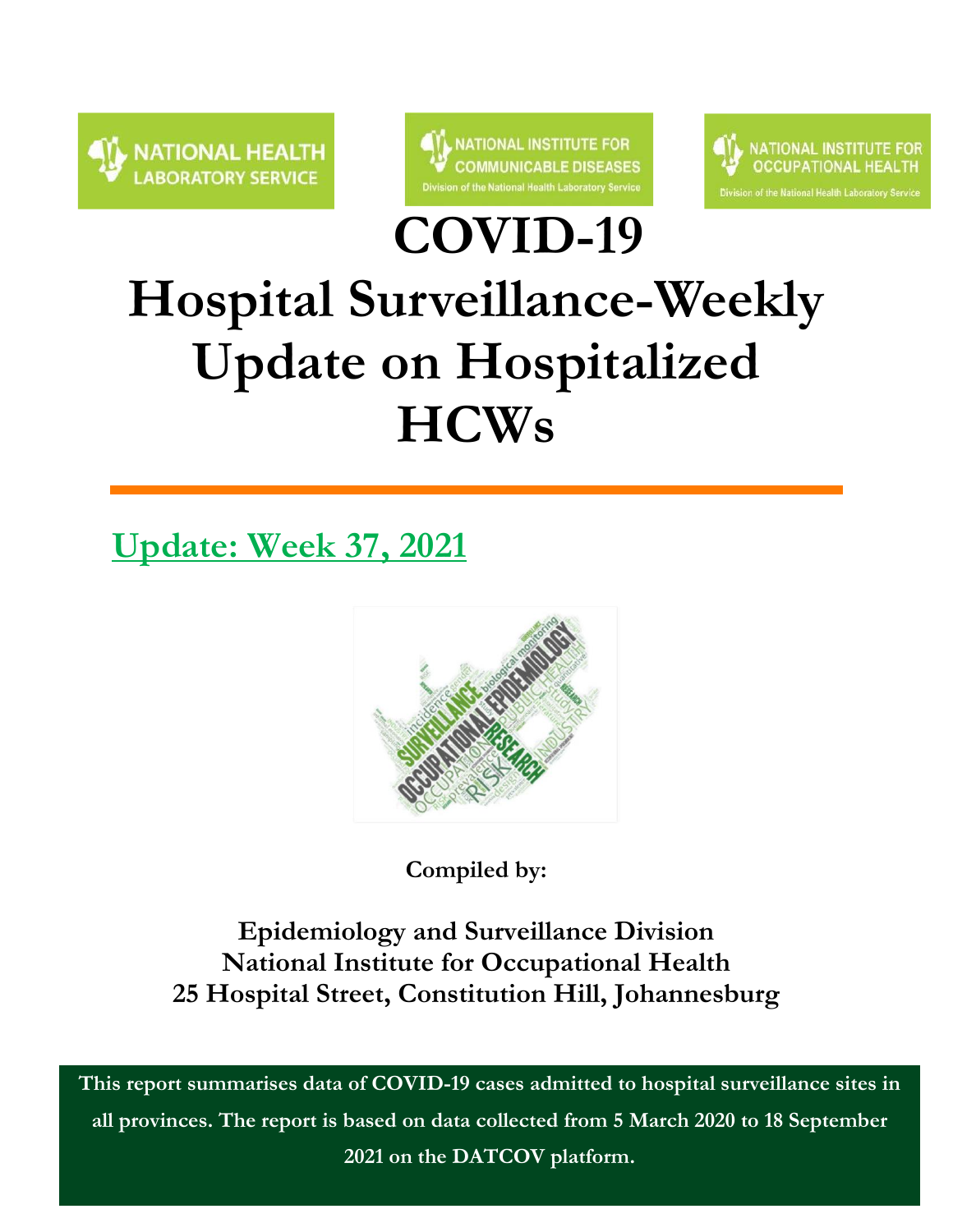### **HIGHLIGHTS**

- As of 18 September 2021 (week 37 of 2021), 9417 (2.4%) of the 386570 COVID-19 hospital admissions recorded on the DATCOV surveillance database, were health care workers (HCWs), reported from 664 facilities in all nine provinces of South Africa. Among 2834/9417 (30.1%) HCWs with available data on type of work, 1611/2834 (56.9%) were nurses, 661/2834 (23.4%) porters or administrators, 251/2834 (8.9%) allied HCWs, 214/2834  $(7.6\%)$  doctors,  $64/2834$   $(2.3\%)$  paramedics, and  $33/2834$   $(1.2\%)$  were laboratory scientists.
- There were 2891 (30.7%) and 6526 (69.3%) admissions reported in the public and private sectors, respectively The majority of HCW admissions (7873/9417; 83.6%) were recorded in four provinces, with the highest number 3246/9417 (34.5%) reported in Gauteng, followed by 2199/9417 (23.4%) in KwaZulu-Natal, 1173/9417 (12.5 %) in Eastern Cape and 1255/9417 (13.3%) in Western Cape Provinces. The median age of COVID-19 admissions among HCWs was 50 years (interquartile range [IQR] 40–58). There were 1944 (20.6%) admissions in HCWs 60 years and older (Figure 4). Among the admitted HCWs with COVID-19, 6289 (66.8%) were females.
- The prevalence of comorbid diseases among HCW was 4156/7922 (52.5%). Among the 7922 HCWs who had reported a comorbid condition, the most commonly reported comorbid conditions were hypertension (2861/7922; 36.1%) and diabetes (1855/7922; 23.4%). There were 5.0% (394/7922) of HCWs that were HIV positive, 5.0% (395/7922) were obese, 0.8% (63/77922) had active tuberculosis (TB) and 0.9% (73/7922) reported a previous history of TB.
- A total of 1656 (17.6%) HCWs admitted were treated in ICU, of these 1019 (62.0%) required supplemental oxygen, 576 (35.0%) required invasive mechanical ventilation and 337 (33.1%) required both treatments. Of the 9417 HCWs admitted, 8018 (85.1%) were discharged alive, 103 (1.1%) transferred out to either high-level care or step-down facilities, 1206 (12.8%) had died and 90 (1.0%) were currently in hospital. The majority of deaths among HCWs admitted with COVID-19 were reported in Gauteng (385, 31.9%) and KwaZulu-Natal 291 (24.1%), followed by the Eastern Cape (202, 17.0%) provinces. Of the HCWs who died, 747 (65.4%) had comorbid disease reported and 366 (32.0%) had more than one reported comorbidity.
- There were a total of 4012/9417 (42.6%), 4058/9417 (43.1%) and 1347/9417 (14.3%) admissions and 363/4012 (9.0%), 620/4058 (15.3%), and 223/1347 (16.6%) deaths among HCW in the first, second and third waves respectively. The case fatality ratio (CFR) of HCWs with known in-hospital outcomes reported to DATCOV was 13.1% (1206/9224).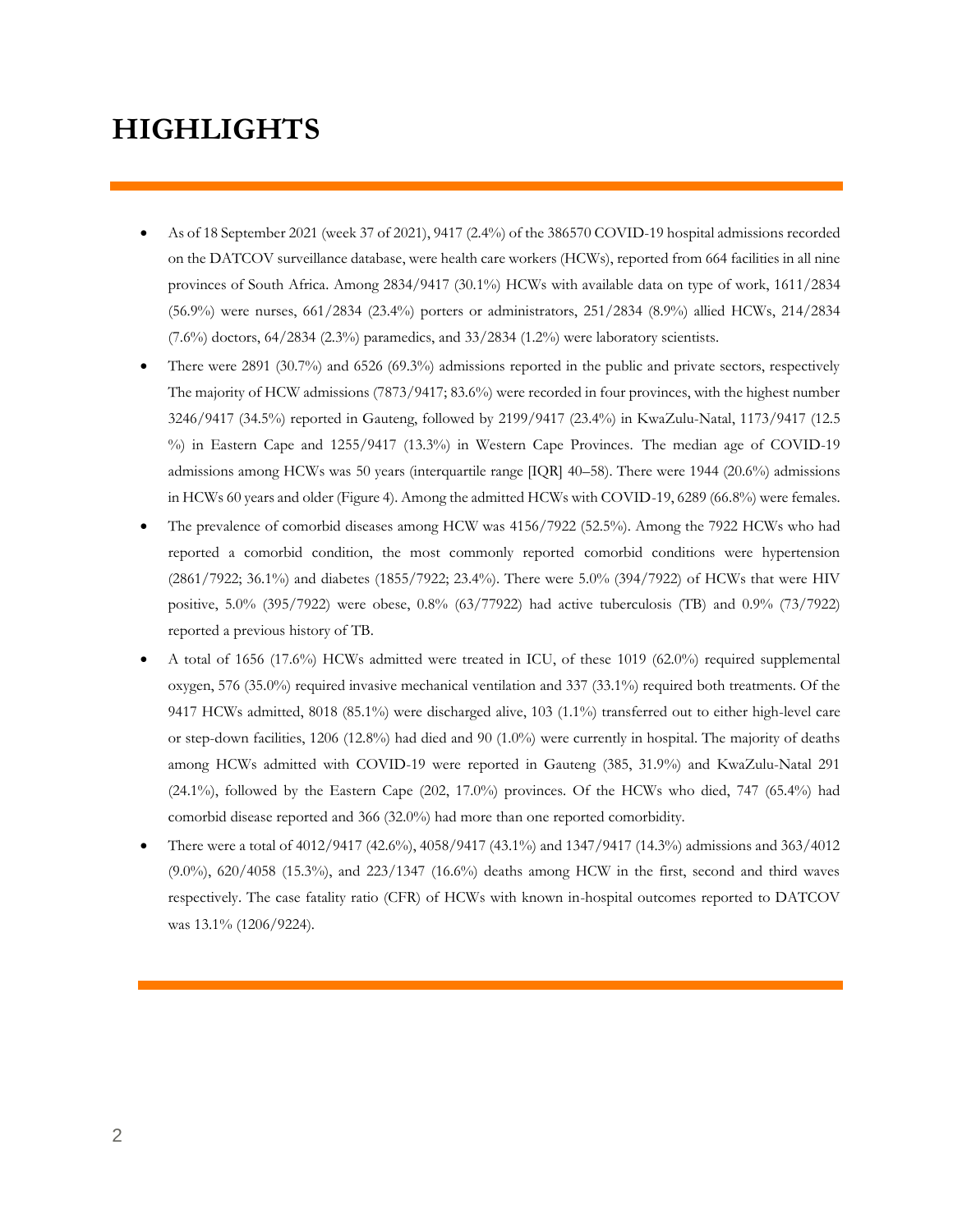### **Methods**

DATCOV hospital surveillance for COVID-19 admissions was initiated on 1 April 2020. Data are submitted by public and private hospitals that have agreed to report COVID-19 admissions through DATCOV surveillance in all nine provinces of South Africa (Table 1). A COVID-19 case was defined as a person with a positive reverse transcriptase-polymerase chain reaction (RT-PCR) assay or positive antigen test for SARS-CoV-2 who was admitted to a hospital. All hospitalized patients who were noted to be doctors, nurses, allied health care workers, laboratory staff, porters and administrative staff were captured as health care workers (HCWs). HCWs included in this surveillance report were from 20 to 79 years old, the age group of almost all HCWs in South Africa. The age group was also applied in the non-HCWs to make the two groups comparable. An individual was defined as having severe disease if treated in high care or intensive care unit (ICU) or ventilated or diagnosed with acute respiratory distress syndrome (ARDS).

Data on all COVID-19 admissions are received from all private and public hospitals nationally, in all nine provinces. As new hospitals join the surveillance system, they retrospectively captured all admissions recorded. As of 18 September 2021, a total of 664 facilities, 409 from the public sector and 255 from the private sector submitted data on hospitalized patients with COVID-19 (Table 1).

| <b>Provinces</b>  | Public | Private |  |
|-------------------|--------|---------|--|
| Eastern Cape      | 86     | 18      |  |
| <b>Free State</b> | 35     | 20      |  |
| Gauteng           | 40     | 94      |  |
| KwaZulu-Natal     | 70     | 46      |  |
| Limpopo           | 41     |         |  |
| Mpumalanga        | 31     | 9       |  |
| North West        | 18     | 13      |  |
| Northern Cape     | 29     | 6       |  |
| Western Cape      | 59     | 42      |  |
| South Africa      | 409    | 255     |  |

**Table 1: Number of hospitals reporting data on COVID-19 admissions by province and healthsector, South Africa, 5 March 2020–18 September 2021**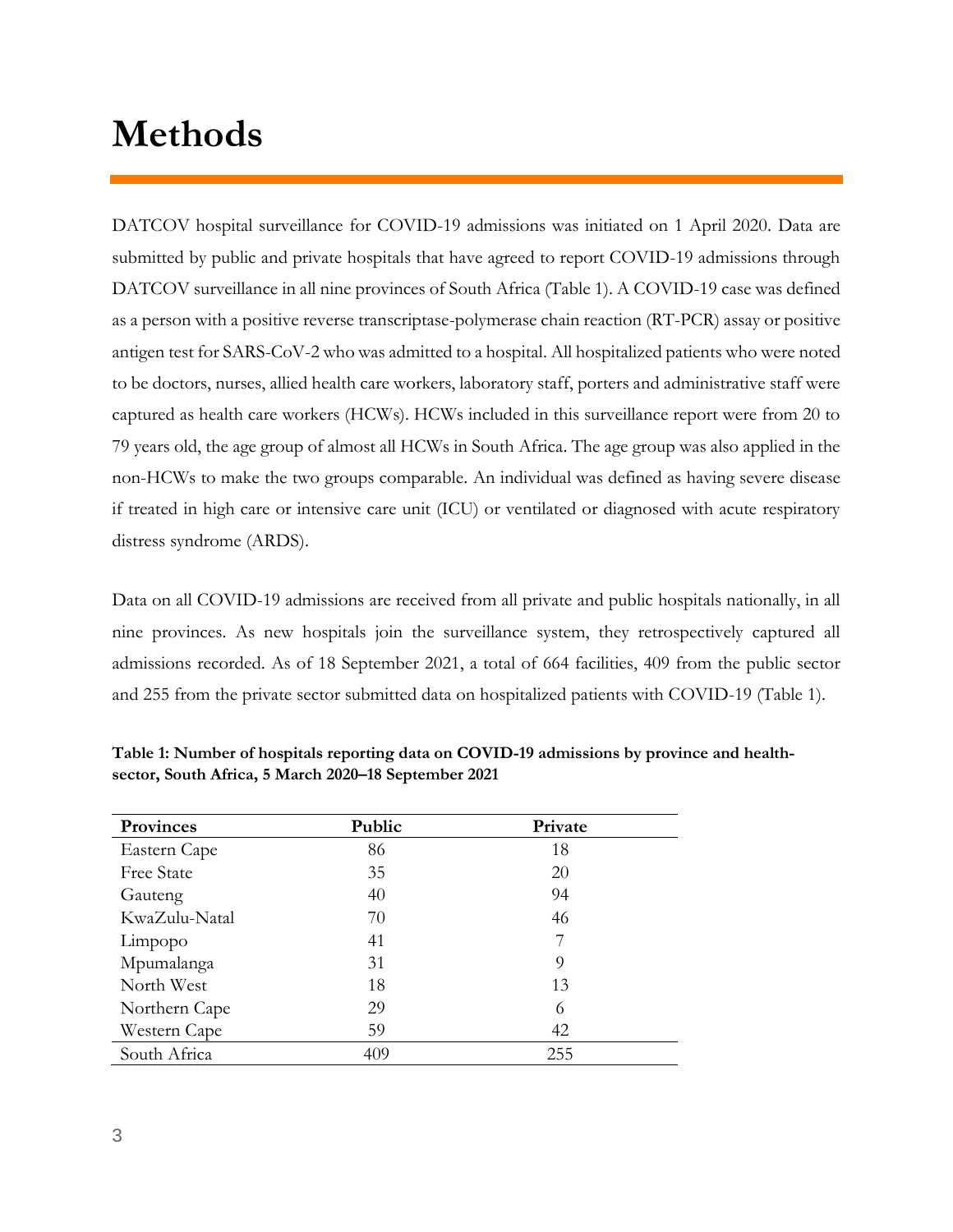### **Results**

From 5 March 2020 to 18 September 2021, there was a total of 9417/386570 (2.4%) COVID-19 admissions among HCWs. Of these admissions, 2981 (30.7%) and 6526 (69.3%) were reported in the public and private sectors, respectively (Figure 1). The majority of HCW admissions (7873/9417; 83.6%) were recorded in four provinces, with the highest number 3246/9417(34.5%) reported in Gauteng, followed by 2199/9417 (23.4%) in KwaZulu-Natal, 1173/9417 (12.5%) in Eastern Cape and 1255/9417 (13.3 %) in Western Cape provinces (Figure 1).



**Figure 1: Number of reported COVID-19 admissions among HCWs by province and health sector, South Africa, 5 March 2020 –18 September 2021 (n=9417)**

Figure 2 shows that HCW admissions peaked in week 28 of 2020 during the first wave of the pandemic, in week 1 of 2021 during the second wave, and in week 27 during the third wave.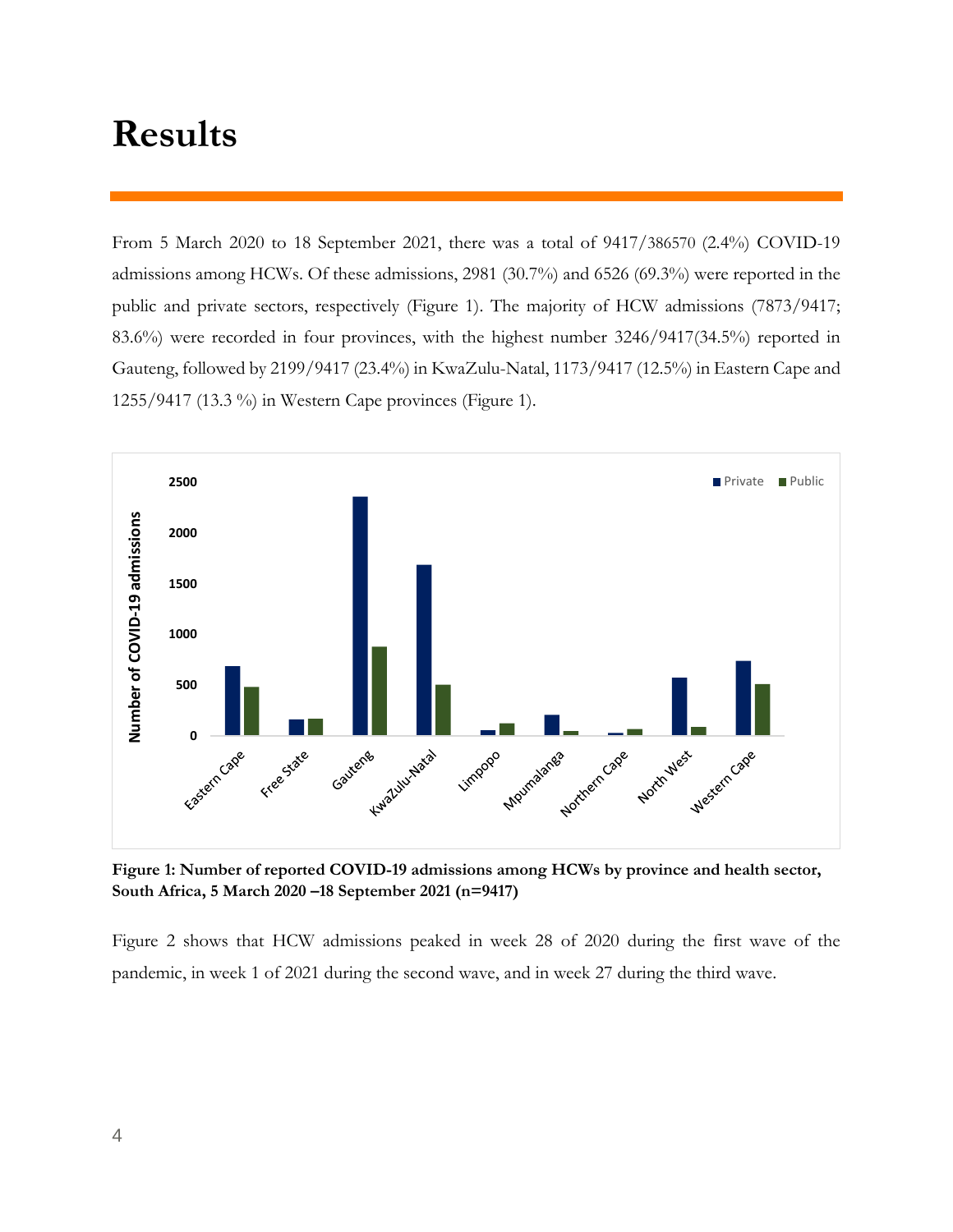

**Figure 2: Number of reported COVID-19 admissions among HCWs by an epidemiologic week of diagnosis and health-sector, South Africa, 5 March 2020 –18 September 2021 (n=9417)**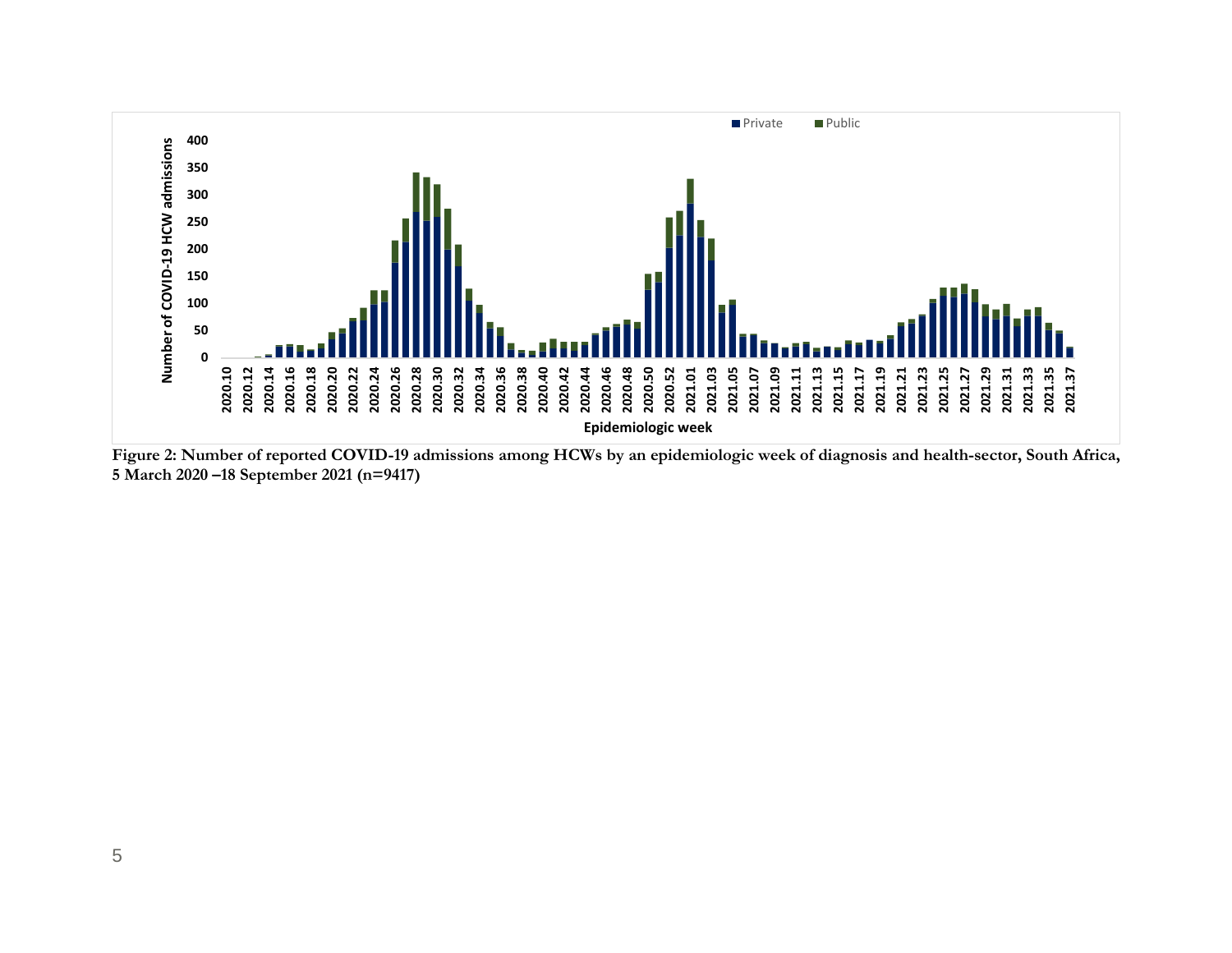The numbers of HCW admissions were highest in Gauteng, KwaZulu-Natal and Eastern Cape during the first wave and highest in Gauteng, KwaZulu-Natal and Western Cape during the second wave. At the start of the third wave, the number of COVID-19 HCW admissions increased in Gauteng and it seems to remain relatively constant from week 25 of 2021(Figure 3). HCW admissions in Gauteng declined from week 27 of 2021. In week 33-35 of 2021, the epidemic curve shows a slight increase in HCW admissions in Kwa-Zulu Natal, followed by a decline in number of admissions in week 37 of 2021.Overall, there were lower HCW admissions in the third wave across all provinces compared to the second and the first wave.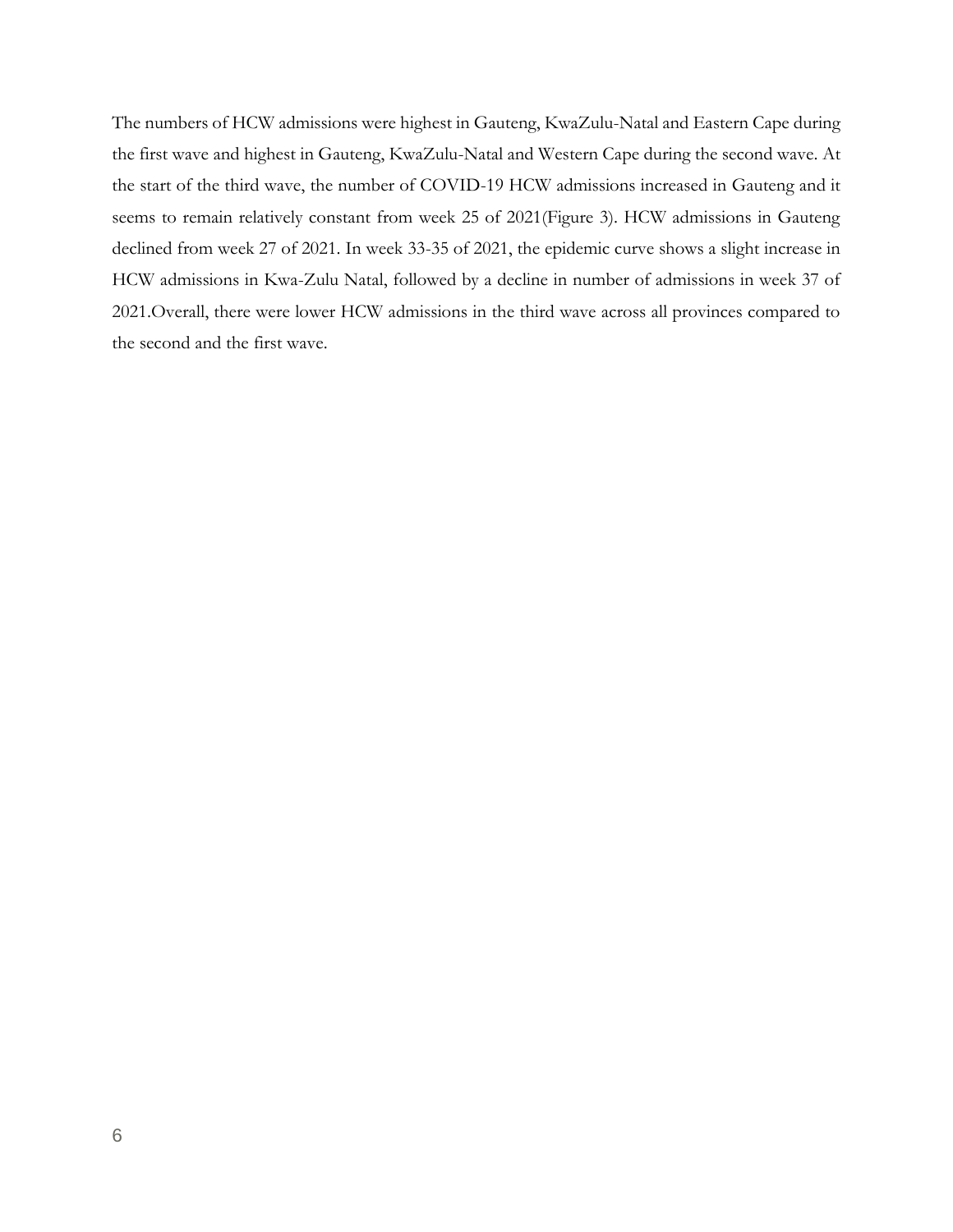

**Figure 3: Number of reported COVID-19 admissions among HCWs by an epidemiologic week of diagnosis and provinces, South Africa, 5 March 2020 – 18 September 2021 (n=9417)**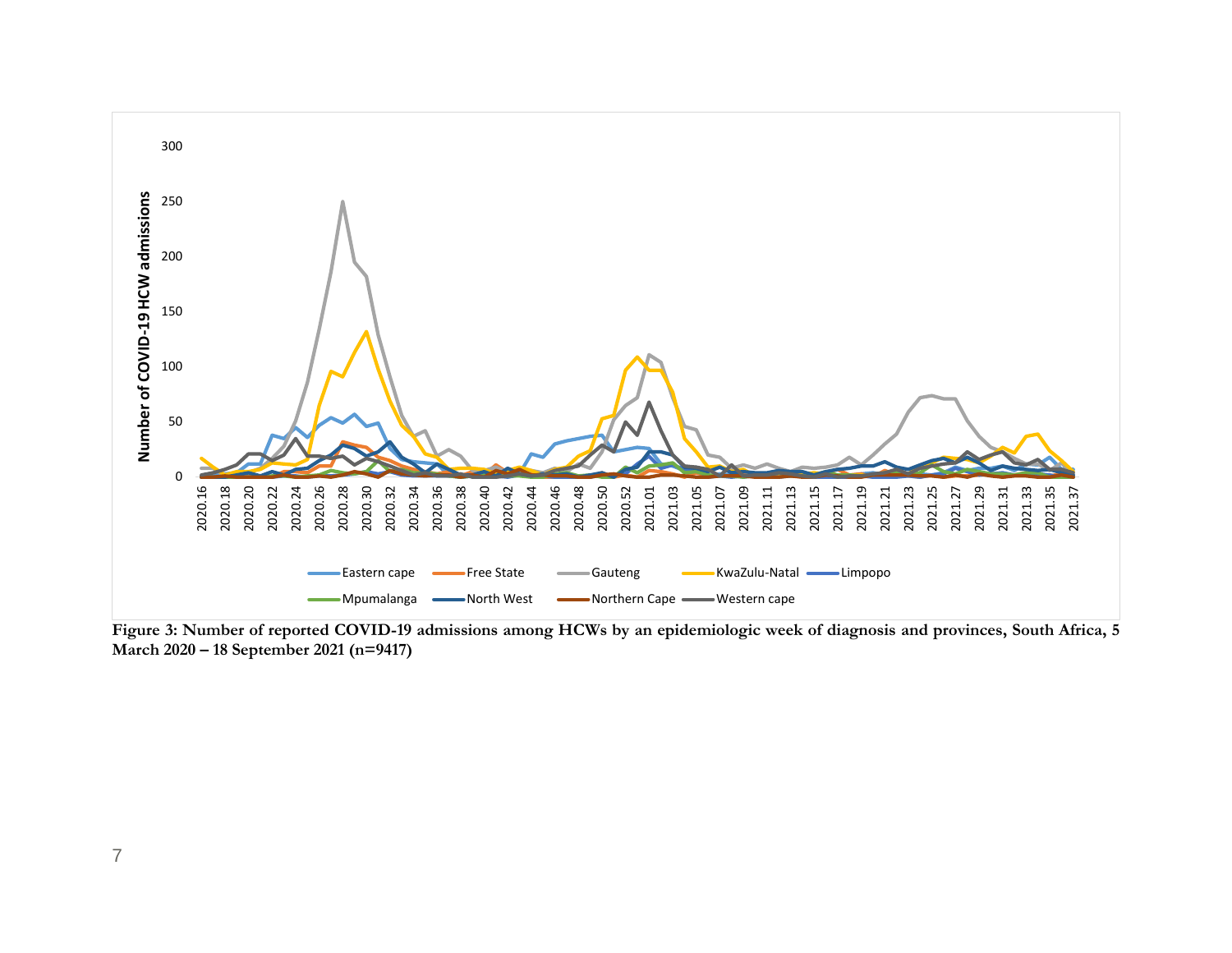## **Demographic and clinical characteristics of HCWs admitted with COVID-19, South Africa, 5 March 2020 –18 September 2021**

The median age of COVID-19 admissions among HCWs was 50 years (interquartile range [IQR] 40– 58). There were 1944 (20.8%) admissions in HCW 60 years and older (Figure 4). Among the admitted HCWs with COVID-19, 6289 (66.8%) were females. The sex ratio varied by age group with females more common than males in all age groups (Figure 4). Among the 6289 female admissions, 206 (3.3%) were pregnant.



#### **Figure 4: Number of reported HCW admitted with COVID-19 by age, gender and percentage of males, South Africa, 5 March 2020 –18 September 2021 (n=9417).**

The prevalence of comorbid diseases among HCW was 4156/7922 (52.5%). Among the 7922 HCWs who had reported a comorbid condition, the most commonly reported comorbid conditions were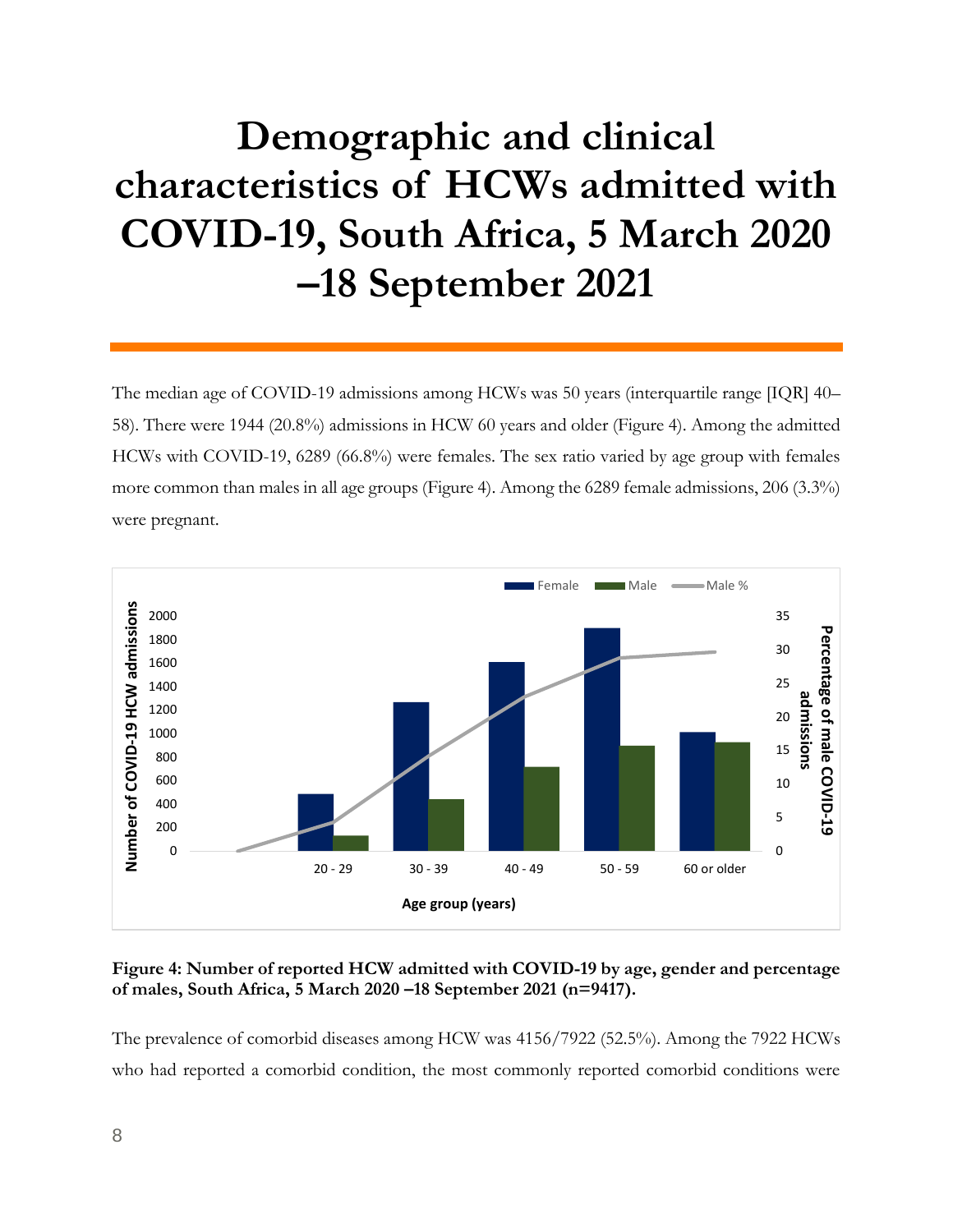hypertension (2861/7922; 36.1%) and diabetes (1855/7922; 23.4%). There were 5.0% (394/7922) of HCWs that were HIV positive, 5.0% 395/7922) were obese, 0.8% (63/7922) had active tuberculosis (TB) and 0.9% (73/7922) reported a previous history of TB (Table 2).

| $\sum_{i=1}^{n}$ $\sum_{i=1}^{n}$ $\sum_{i=1}^{n}$ $\sum_{i=1}^{n}$ $\sum_{i=1}^{n}$ $\sum_{i=1}^{n}$ | $\mathbf{E}$ and $\mathbf{E}$ and $\mathbf{E}$ and $\mathbf{E}$ and $\mathbf{E}$ and $\mathbf{E}$ and $\mathbf{E}$ and $\mathbf{E}$ | $\mathbf{D}$ . /0/ $\lambda$ |  |
|-------------------------------------------------------------------------------------------------------|-------------------------------------------------------------------------------------------------------------------------------------|------------------------------|--|
| 19, South Africa, 5 March 2020 – 18 September 2021 (n=7922)                                           |                                                                                                                                     |                              |  |
| Table 2: The number and prevalence of comorbid diseases in HCW admitted with COVID-                   |                                                                                                                                     |                              |  |

| Comorbid disease*                | Frequency (n) | Percentage $(\% )$ |
|----------------------------------|---------------|--------------------|
| Hypertension                     | 2861          | 36.1               |
| Diabetes mellitus                | 1855          | 23.4               |
| Chronic cardiac disease          | 150           | 1.9                |
| Chronic pulmonary disease/Asthma | 525           | 6.6                |
| Chronic renal disease            | 49            | 0.6                |
| Malignancy                       | 35            | 0.4                |
| <b>HIV</b>                       | 394           | 5.0                |
| Active tuberculosis              | 63            | 0.8                |
| Previous history of tuberculosis | 73            | 0.9                |
| Obesity                          | 395           | 5.0                |
|                                  |               |                    |

\* Multiple comorbid conditions would be counted more than once so the total number may be more than the total number of individuals reporting comorbid conditions

#### **Severity**

A total of 1656 (17.6%) HCWs admitted were treated in ICU, of these 1019 (62.0%) required supplemental oxygen, 576 (34.8%) required invasive mechanical ventilation and 337 (33.1%) required both treatments. The mean age of patients who received oxygen or ventilation as an intervention (52.5 years) was significantly older than those who did not receive oxygen or ventilation intervention (46.4 years) (p <0.0001). Of the all HCW admissions treated with oxygen or ventilation, 878/3937 (22.3%) had more than one comorbid disease ( $p \leq 0.001$ ).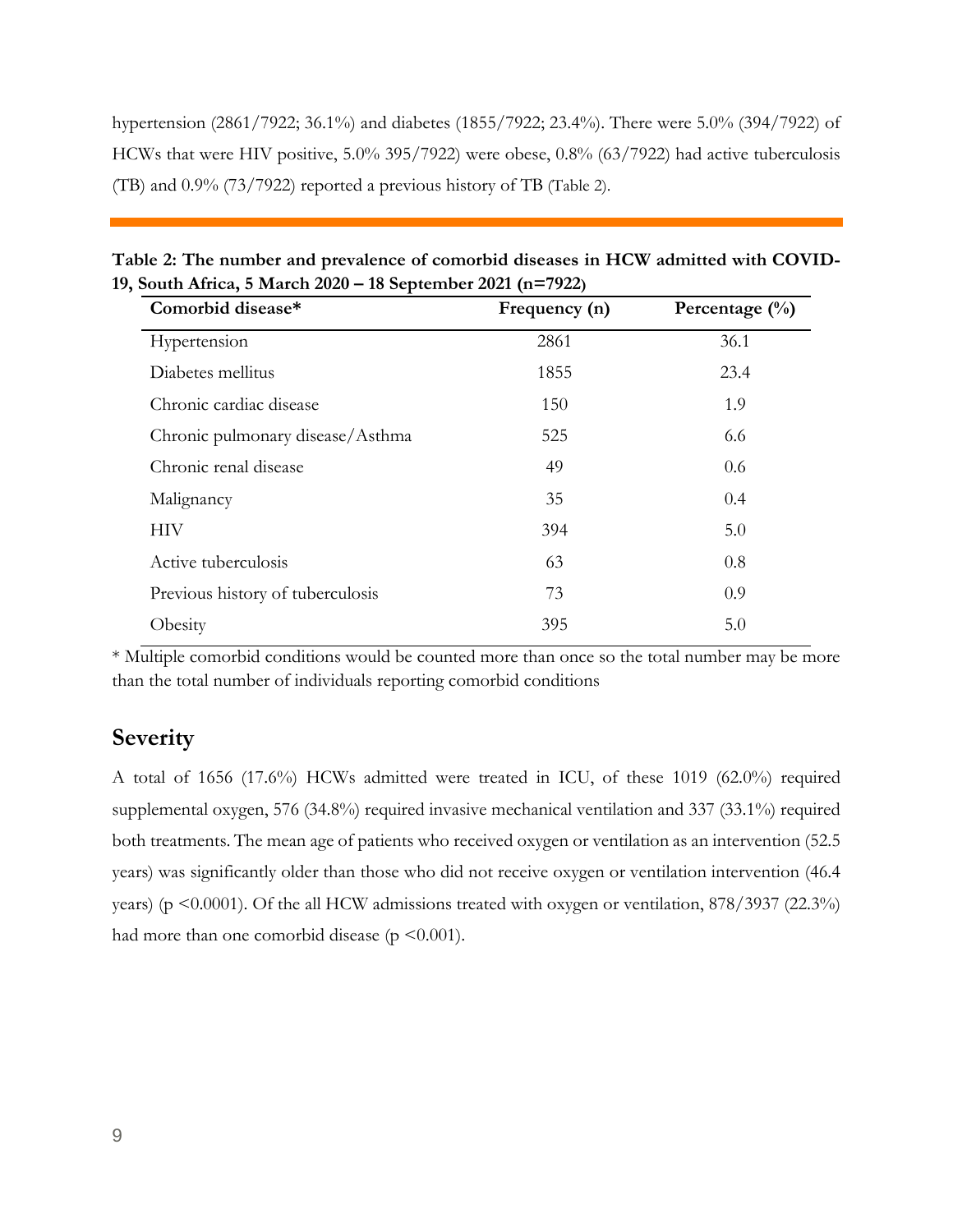#### **Outcomes**

Of the 9417 HCWs admitted, 8018 (85.1 %) were discharged alive, 103 (1.1 %) transferred out to either high-level care or step-down facilities, 1206 (12.8%) had died and 90 (1.0%) were currently in hospital. The case fatality ratio (CFR) of HCWs with known in-hospital outcomes reported to DATCOV was 13.1% (1206/9224) compared to a CFR of 24.4% (77793/319182) among non-HCW admissions ( $p < 0.001$ ) (Figure 5).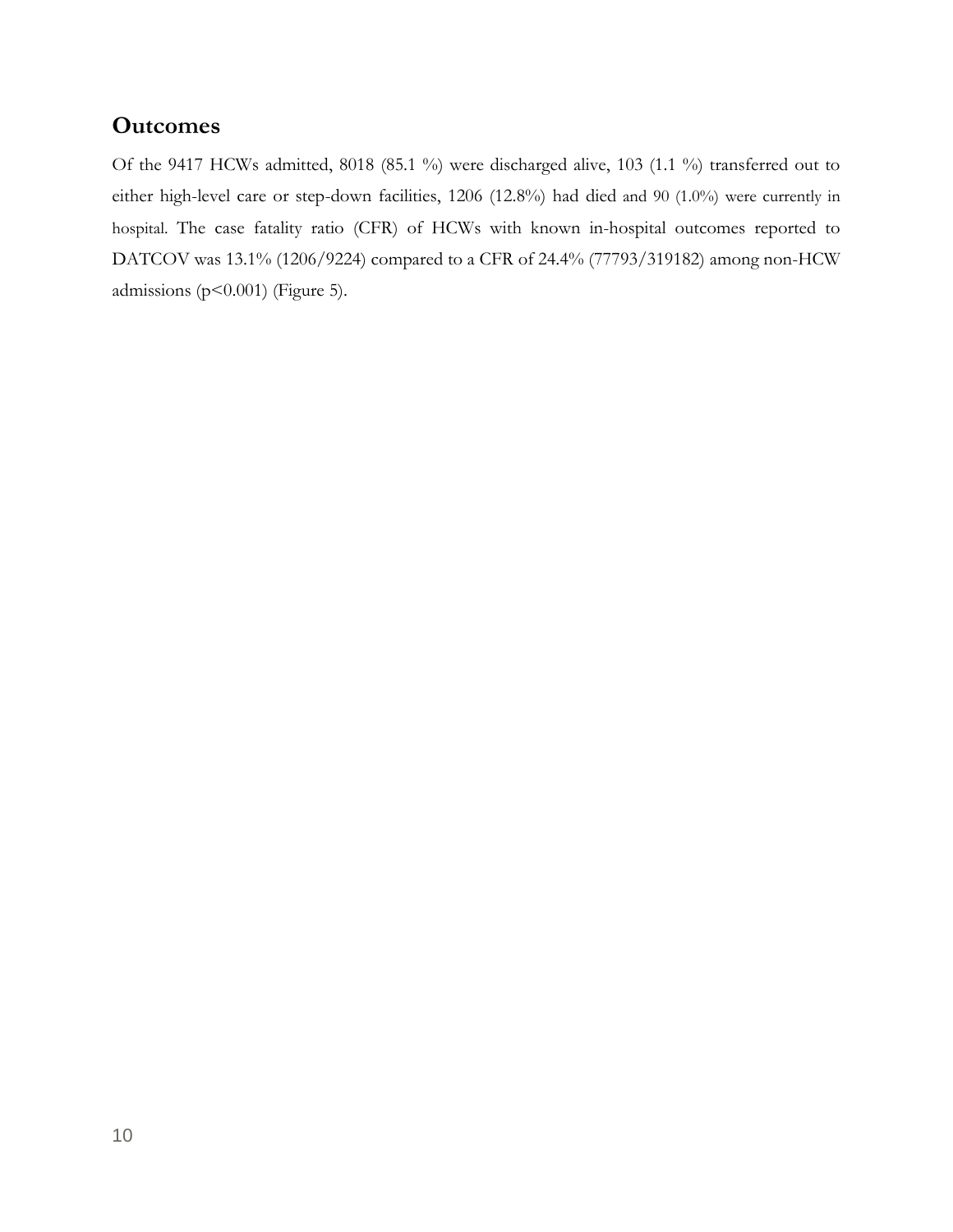

**Figure 5. The number of reported COVID-19 deaths among admitted HCW by epidemiologic week in the private and public sector, South Africa, 5 March–18 September 2021.**

**Please note that the mortality data presented was based on available information from sentinel hospitals as of 13 March 2021, thus not all deaths that occurred during the reporting period nationally are included. Deaths that were subsequently confirmed not to be of an HCW were removed from the data set**.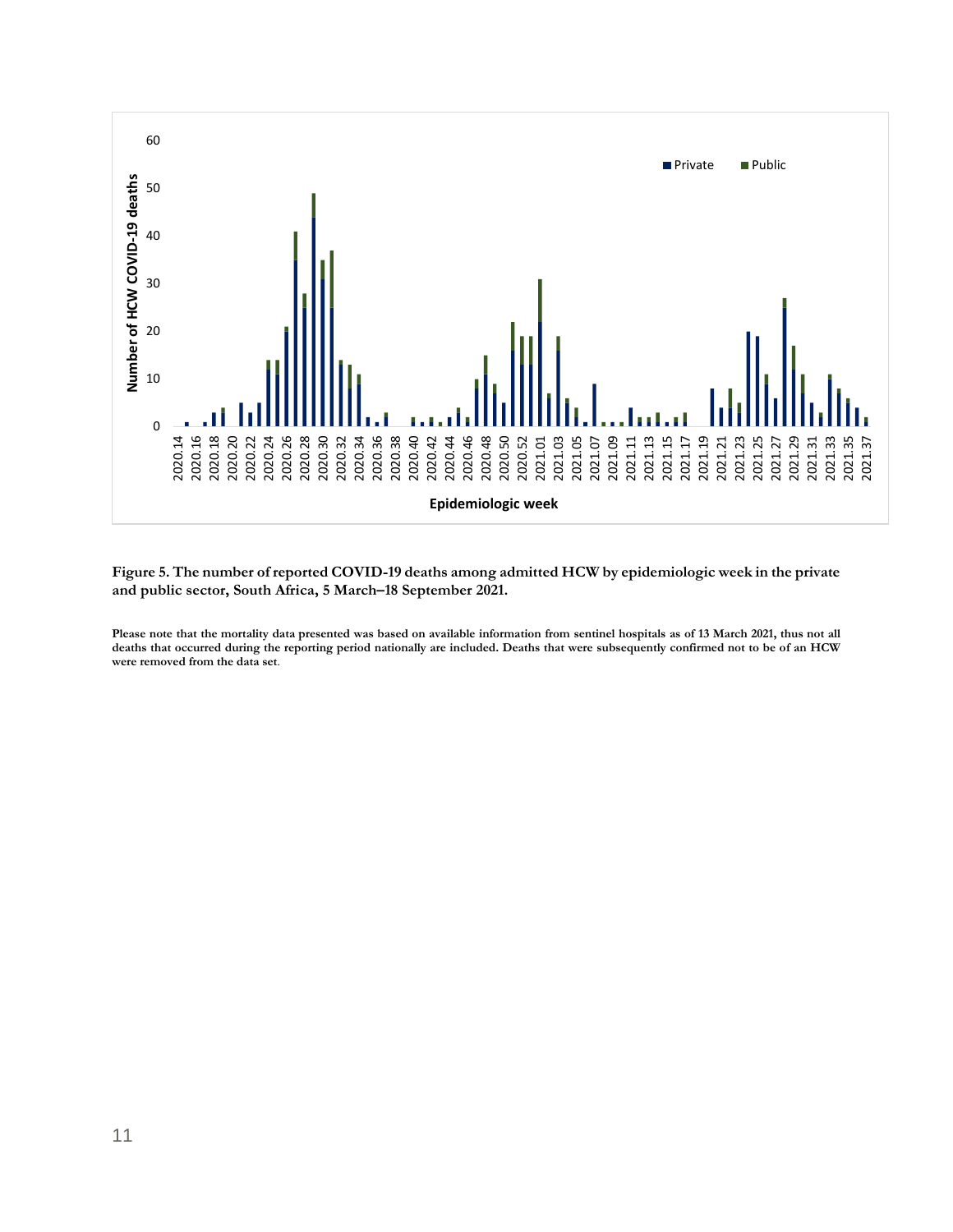The majority of deaths among HCWs admitted with COVID-19 were reported in Gauteng (385, 31.9%) and KwaZulu-Natal 291 (24.1%), followed by the Eastern Cape (202, 16.8%) provinces. Five hundred and forty (44.8%) of the deaths were recorded among HCWs aged 60 years and older. The median age of those who died was  $58$  (IQR  $50 - 66$ ) years compared to  $48$  (IQR  $38 - 57$ ) years for those who were still alive. Seven hundred and twenty-two (59.9%) of the deceased were admitted at ICU, 368 (30.5%) were ventilated, and 729 (60.5%) were given supplemental oxygen. The median length of stay for the HCWs who died was 11 days  $[IQR 5 - 19]$  compared to 6 days  $[3 - 10]$  for those discharged alive. Of the HCWs who died, 747 (65.4%) had comorbid disease reported and 366 (32.0%) had more than one reported comorbidity. Hypertension 577 (51.2 %), diabetes 419 (37.8%) and obesity 70 (23.4%) were the common reported comorbid diseases among the deceased.

#### **Comparison of COVID-19 admissions and deaths among HCWs in the first, second and third wave**

There were a total of 4012/9417 (42.6%), 4058/9417 (43.1%) and 1347/9417 (14.3%) admissions and 363/4012 (9.0%), 620/4058 (15.3%), and 223/1347 (16.6%) deaths among HCW in the first, second and third waves respectively. The CFR of HCW with known in-hospital outcome reported to DATCOV was (363/3962, 9.2%), (620/3985, 15.6%) and (223/1277, 17.5%) in the first, second and third waves respectively. The reduction in HCW admissions in the third wave was likely the result of a large percent of HCW having received vaccination, as well as an effect of immunity following previous natural infection in the first two waves.